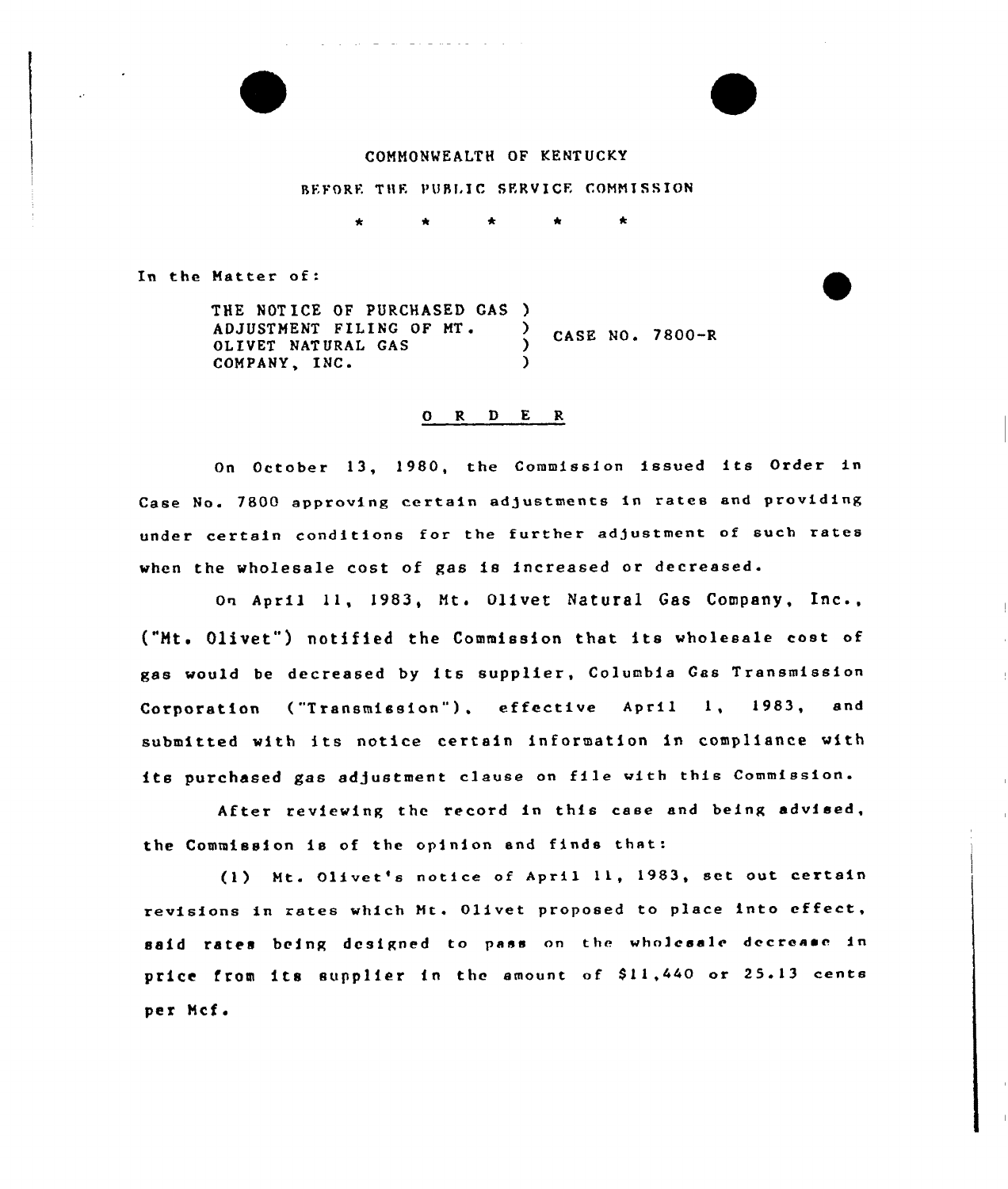(2) Transmission has filed an application for decreased rates to become effective April 1, 1983, with the Federal Energy Regulatory Commission.

(3) Due to the retroactive nature of Transmission's decrease, Nt. Qlivet should report to the Commission any excess revenues collected during the period from April 1, 1983, to the date the proposed rates are implemented, along with a plan to refund any excess collections to its customers

(4) Mt. Olivet's adjustment in rates under the purchased gas adjustment provisions approved by the Commission in its Order in Case No. 7800 dated October 13, 1980, is fair, just and reasonable and in the public interest and should be effective with gas supplied on and after April 1, 1983.

IT IS THEREFORE ORDERED that the rates in the Appendix to this Order be and they hereby are authorized effective with gas supplied on and after April 1, 1983.

IT IS FURTHER ORDERED that, for the purpose of the future application of the purchased gas adjustment clause of Mt. Olivet, the base rate for purchased gas shall be:

|                                              | Demand                       | Commodity         |
|----------------------------------------------|------------------------------|-------------------|
| Columbia Gas Transmission Corporation        | $\sim$                       | $$4.6225$ per Dth |
| Columbia LNG Corporation                     | $\qquad \qquad \blacksquare$ | 6.0801* per Dth   |
| *Including Transportation Charge of \$0.4701 |                              |                   |

IT IS FURTHER ORDERED that within 60 days of the date of this Order Ht. Olivet shall report to the Commission any excess revenues collected during the period from April 1, 1983, to the

 $-2-$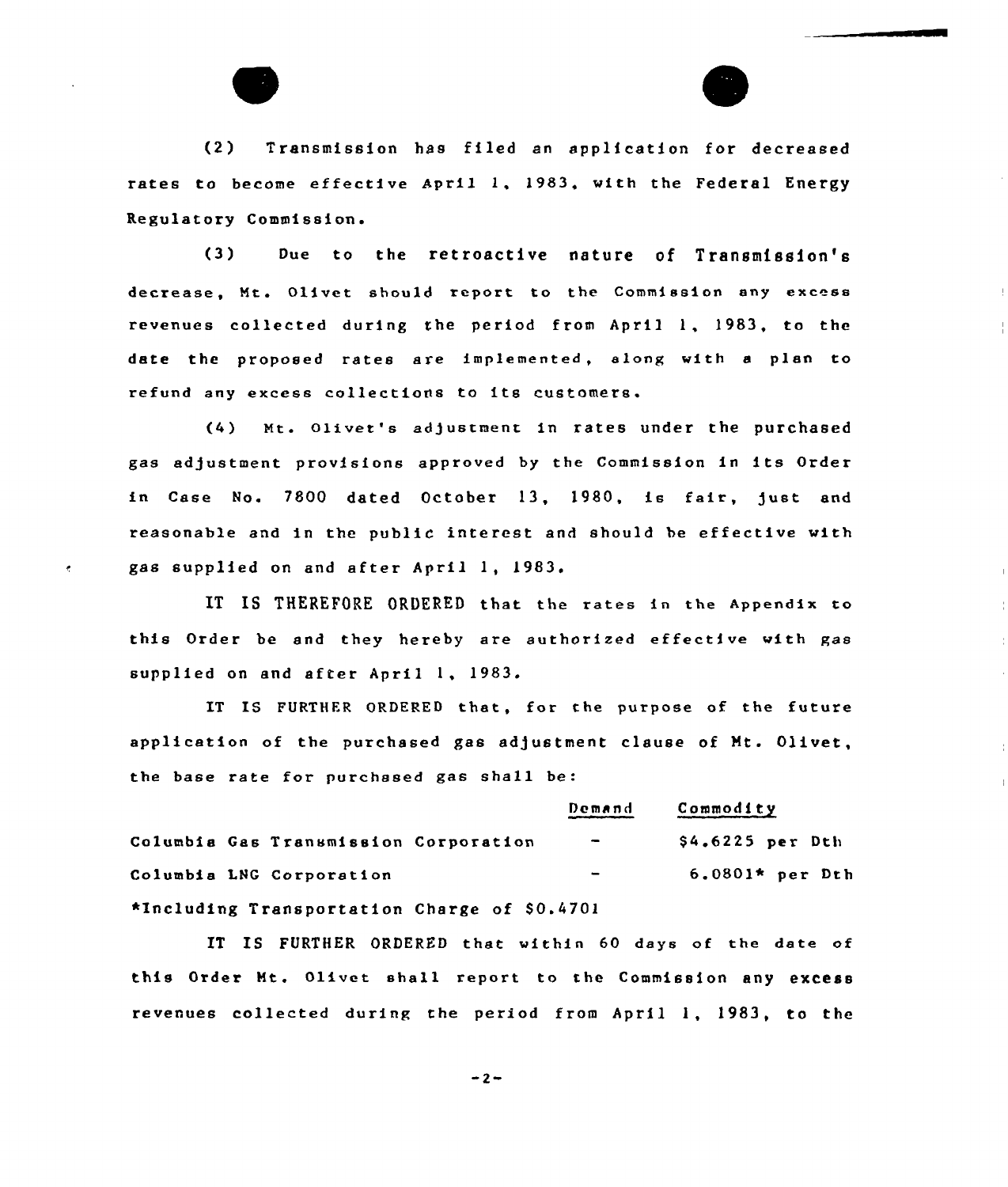

date the proposed rates are implemented, along with <sup>a</sup> plan to refund any excess collectione.

IT IS FURTHER ORDERED that within 30 days of the date of this Order Mt. Qlivet shall file with this Commission its revised tariffs setting out the rates authorized

> Done at Frankfort, Kentucky, this 26th day of April, 1983. PUBLIC SERVICE COMMMISSION

Veull

Commissi

ATT EST:

Secretary